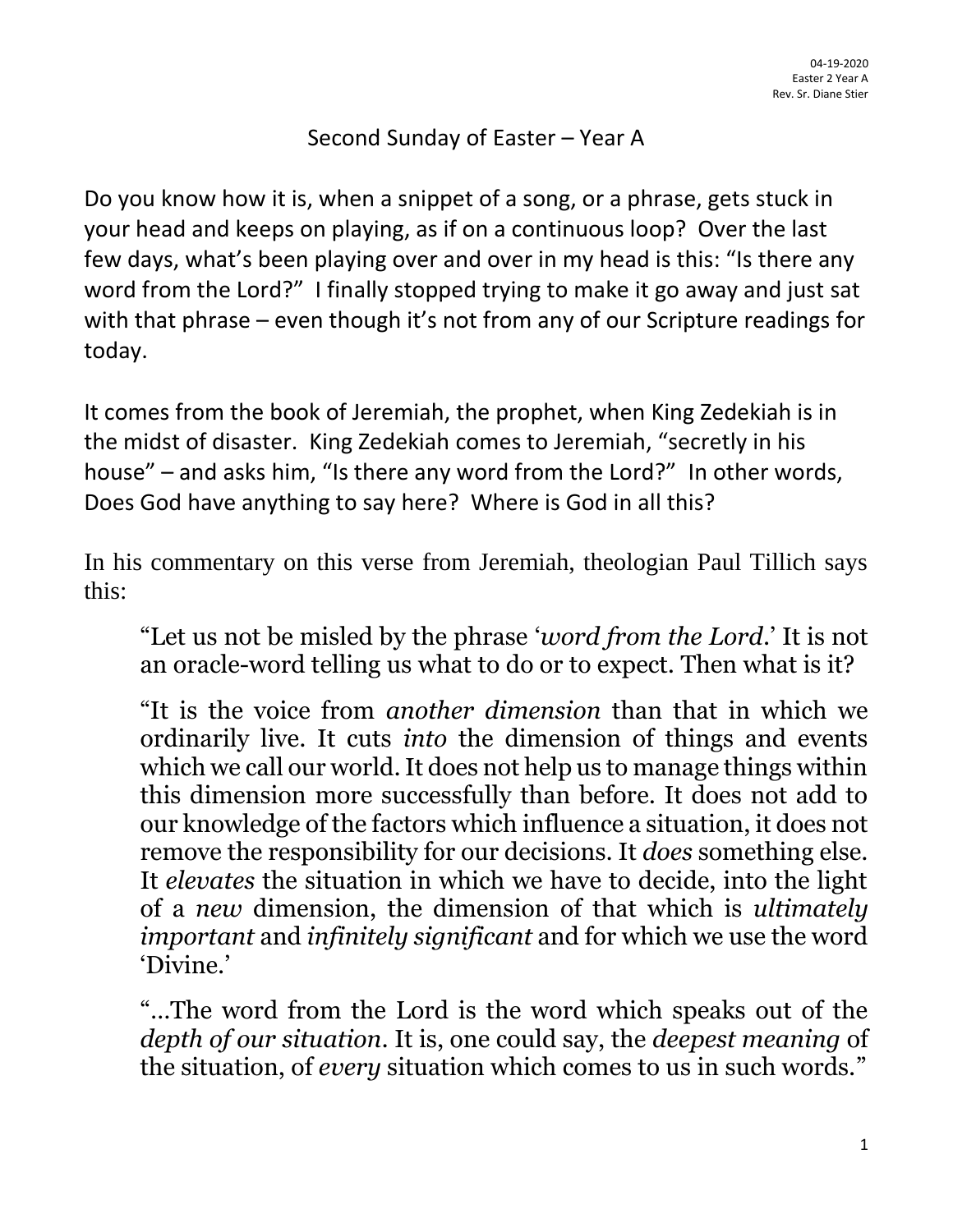Put very simply – again, in Tillich's own words, a word from the Lord is "the *eternal* cutting into the *temporal*." It is God, or the Divine, or the Spirit, or however we want to name the Ultimate, cutting into our world, shedding new light on the situation we are in, letting us see it from a new perspective.

One of the things gripping many of us – perhaps *most* of us - during this pandemic is fear. We are afraid of getting the virus, or afraid of even being *exposed* to the virus. We are afraid that someone among our circle of family or friends will get the virus, or someone who has the virus will die. Or we are afraid that *all the precautions* taken to *prevent* the spread of the virus are going to ruin us financially.

Like the disciples gathered together in a room with the doors locked, we are afraid of things beyond our control. But there, in that locked room of fear, is precisely where the Risen Christ cuts into our world. And the Christ who appears is not one miraculously whole again. No, the Christ who comes to them first greets them with "peace" – and then shows them his wounds. This wounded Christ, whom Thomas names as Lord and God, is one who *knows* our fears, who *meets us in* our fears, and who speaks to us "Peace." *And then shows us his wounds*.

Here is the word of the Lord: If you want to see God in all this, if you are looking for the Risen Christ, you will recognize him by his wounds. We will find God present in the woundedness of these days.

And it's true, is it not? Precisely where the most wounded are, in the hospital ICU units overflowing with COVID patients, there the hands and feet of Christ are caring for those people – caring medically, certainly – but also bringing in an iPhone so a patient's family can see their loved one, holding someone's hand so they do not die alone, sleeping in a rented room or a camper van so they don't take the virus home to their own families. The wounded Christ appears to those who feel isolated when a parishioner's card or phone call arrives to remind them, they are *not* totally alone.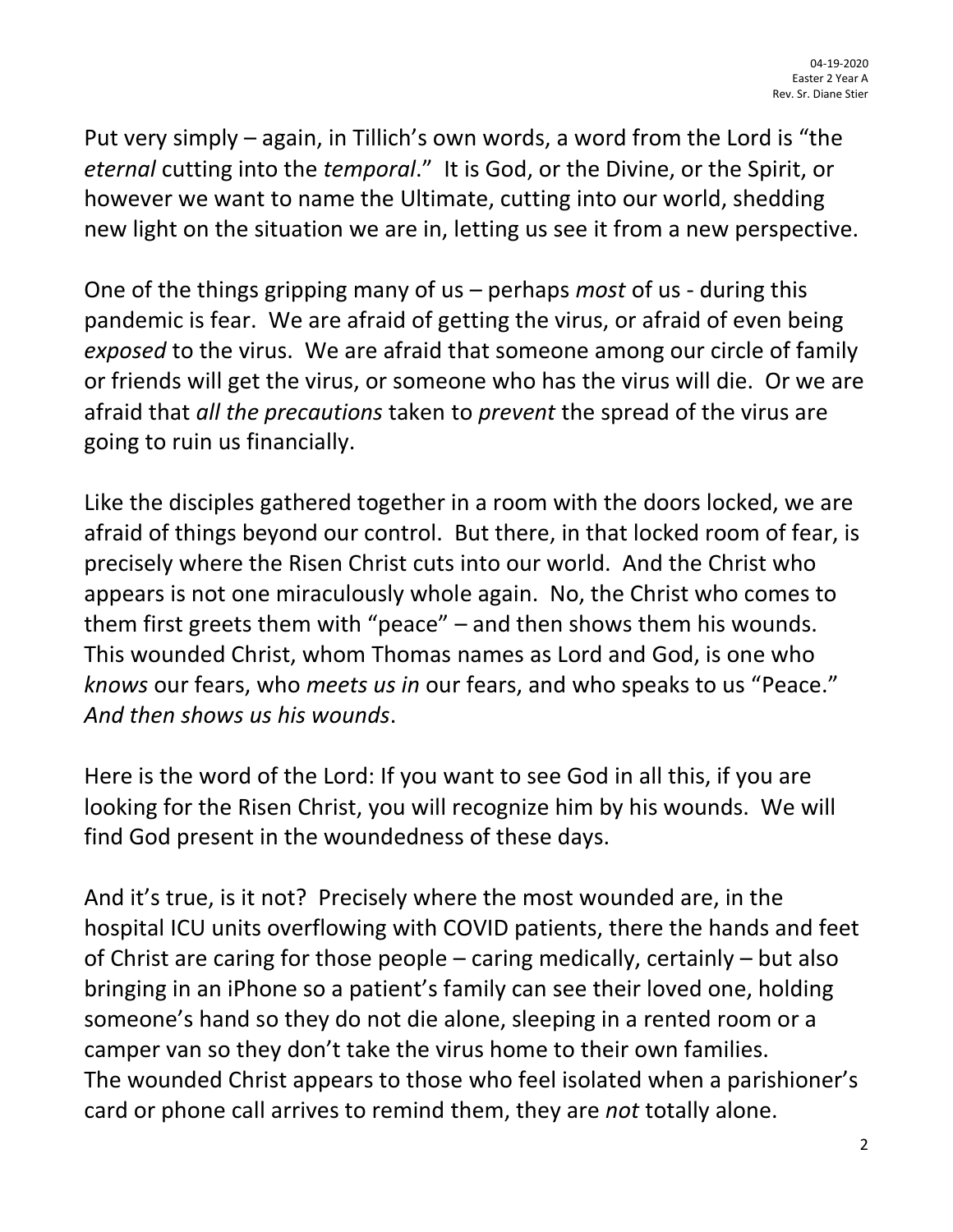It is the wounded Christ who, at Max and Emily's – when they can't pay their own water bill – still feeds anyone who comes to the door and needs a meal. In all these moments, we are hearing a word from the Lord. The eternal is cutting into the temporal. God is with us in our woundedness.

Often, we hear people talk of seeing God in the beauty of nature. That, too, is a word from the Lord. Wonderful poems and music and art flow from awareness and appreciation of God's beauty. But we do not have to ignore our fear, or hide from the wounds. In today's gospel, John invites us to see God *in* the wounds, to hear a word from the Lord *in the time in which we live.* 

Between the time Jesus shows the disciples his wounds and his second appearance a week later when he shows those same wounds to Thomas, John inserts his version of Pentecost*: "Peace be with you. As the Father has sent me, so I send you." When he had said this, he breathed on them and said to them, "Receive the Holy Spirit."*

It is ironic, of course, that in this Gospel, Jesus *breathes* on the disciples – when we are so aware in this time of how contagious this virus is, how easily it may be spread even by our exhalation of breath. But there is a word from the Lord here, as well. This Spirit which Jesus breathes on the disciples – and on us – *can* be as contagious as COVID-19.

Perhaps one of the things this virus is revealing to us is that each of us has an incredible capacity to spread things. Even without our knowing, even if we are without symptoms, we can pass onto someone else something *we* are carrying. And we can pick up something from other people, or from objects, or from the very air if it has been tainted. So, what do we want to be carriers of? What do we want to spread? - and what should I really be avoiding if I don't want the virus of hatred or divisiveness to take hold in my person or to be passed on by my presence? Sometimes the word of the Lord comes as a question.